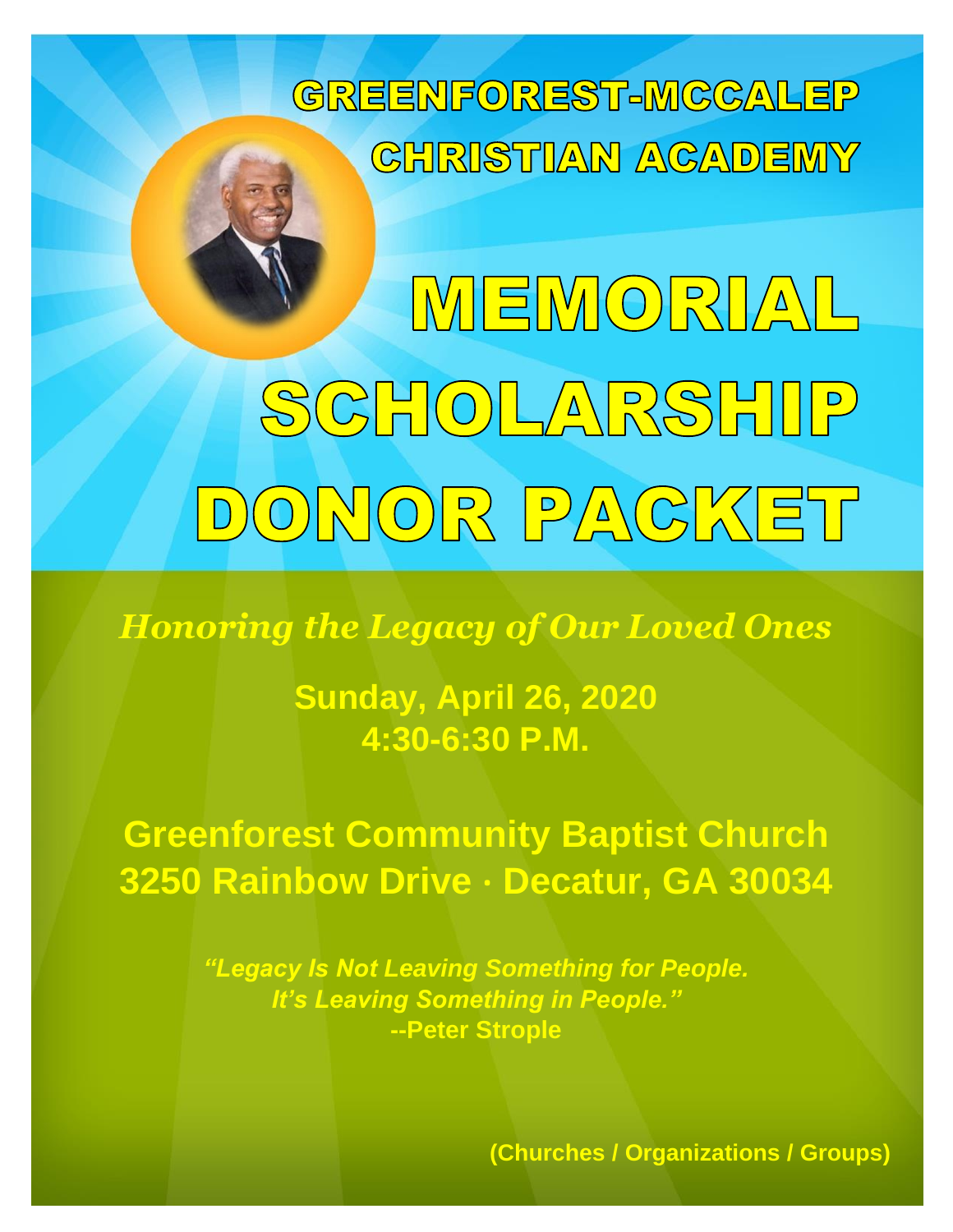#### **Greenforest-McCalep Christian Academic Center**

3250 Rainbow Drive, Decatur, Georgia 30034 (404) 486-6737 • www.greenforestacademy.org



#### *Academic Excellence – God's Way*

Dear Friend:

The Greenforest-McCalep Christian Academic Center (GMCAC) located in South DeKalb County was founded in 1989 by the late Rev. Dr. George O. McCalep, Jr. This premier private school provides a quality, well-rounded education (spiritual, moral, academic, and social) from Pre-K3 through 12th grade. The students consistently score above average on state and national standardized tests. Overall, the school has a 100% graduation rate and a 100% college acceptance rate.

Presently, we are planning our third annual Greenforest-McCalep Memorial Scholarship Fundraising Drive. We have two primary goals for this initiative. The first is to raise funds for scholarships for deserving students, and the second is to solicit donors to pay homage to the legacy of loved ones who have passed on, while recognizing friends who support us in this effort.

We are asking fellow churches, organizations and other groups to support our scholarship effort by purchasing a \$100 ad to be published in a special section of the memorial booklet which will recognize all donors in their same category. Each ad in the special section will be a quarter page and may include any greeting or information about your church, organization or group that you wish to share. (See attachment for example.) We will distribute the booklet during our culminating Memorial Service on **Sunday, April 26, 2020,** at **4:30 p.m.**

Please join us in this effort. In addition to your being included in the memorial booklet, you will be acknowledged on the donor screen on the day of the service and afterward, on the supporter page of the Academy's website. Additionally, you will receive a thank you letter from the GMCAC. If you need additional information please feel free to contact Ms. Carolyn Trammell at GMCAC, 404-486-6737.

You may submit your ad with payment by using the attached donor form or by going to our website and following the directions. The ad and payment are due by **FRIDAY, APRIL 3, 2020**.

Thank you in advance for your support and generosity, as well as your assistance in continuing to provide a firstclass education experience for students matriculating in GMCAC.

Sincerely,

*Millicent Black*

Millicent Black, PhD Headmaster/Principal

501 (c) Organization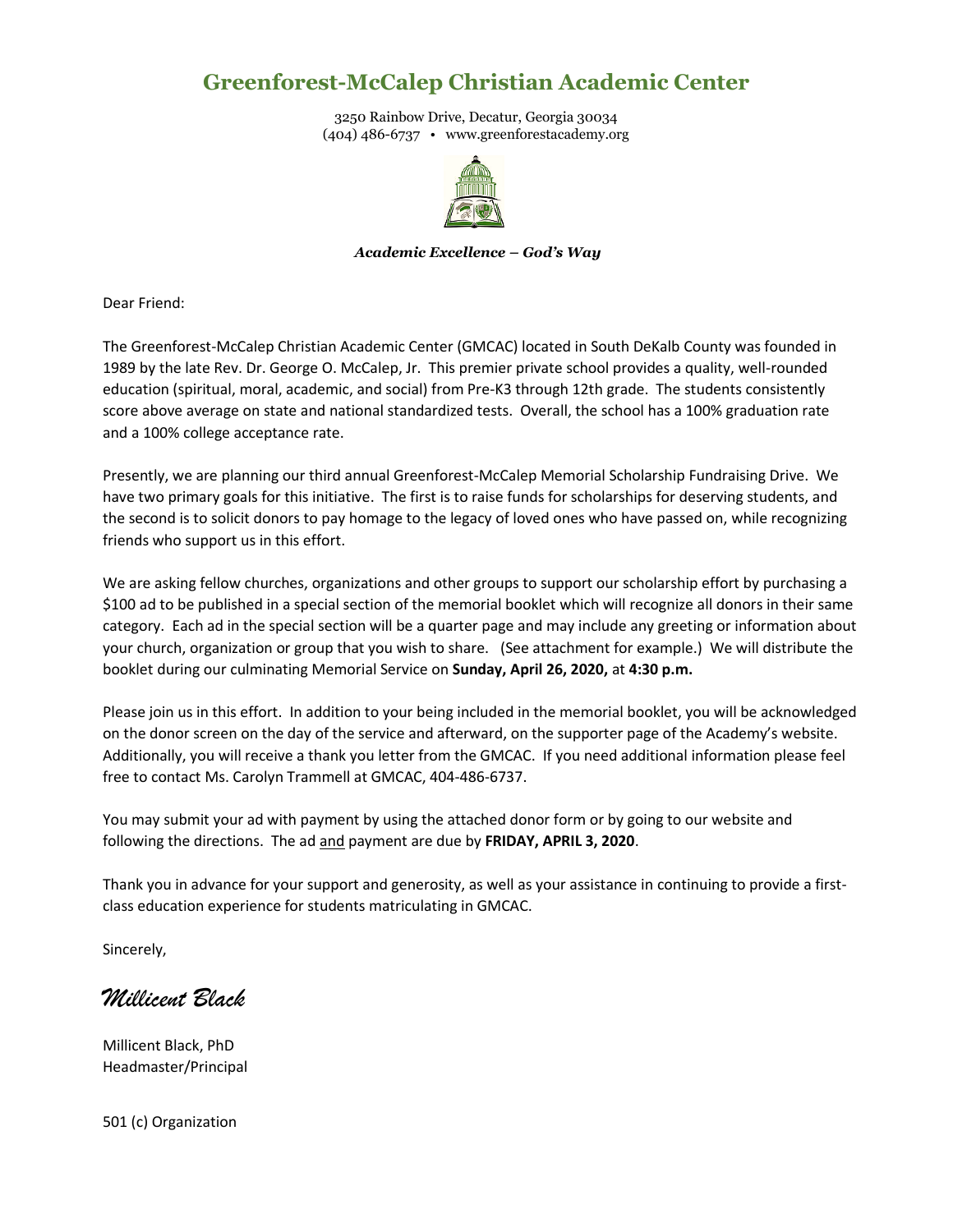### **Greenforest-McCalep Christian Academic Center**

3250 Rainbow Drive, Decatur, Georgia 30034 (404) 486-6737 • www.greenforestacademy.org



*Academic Excellence – God's Way*

**~**

#### *Third Annual Greenforest-McCalep Memorial Scholarship Fundraiser*

## **Church/Organization/Group Sponsorship: \$100.00 Entitles You to the Following:**

#### **Quarter (1/4) Page Ad in Memorial Booklet**

*(Ad dimensions: 4.25" width x 5.50" length – See next page for example of a Church page) May include any information you wish, provided it fits the quarter-page format Examples: Name of your church/group/organization; name of your pastor or leader; your logo, slogan or motto; a picture; an inspirational message; a scripture; etc. (Please submit ad as PDF, GIF, JPEG, PNG)*

**1 Copy of Memorial Booklet\***

**On-Screen Acknowledgement of Your Church/Organization/Group's Support During the Memorial Service on Sunday, April 26, 2020**

**Letter of Thanks from GMCAC**

**Acknowledgement of Your Church/Organization/Group's Support in "Thank You" Video Posted on GMCAC Website**

*\*Additional copies of memorial booklet will be available for purchase.*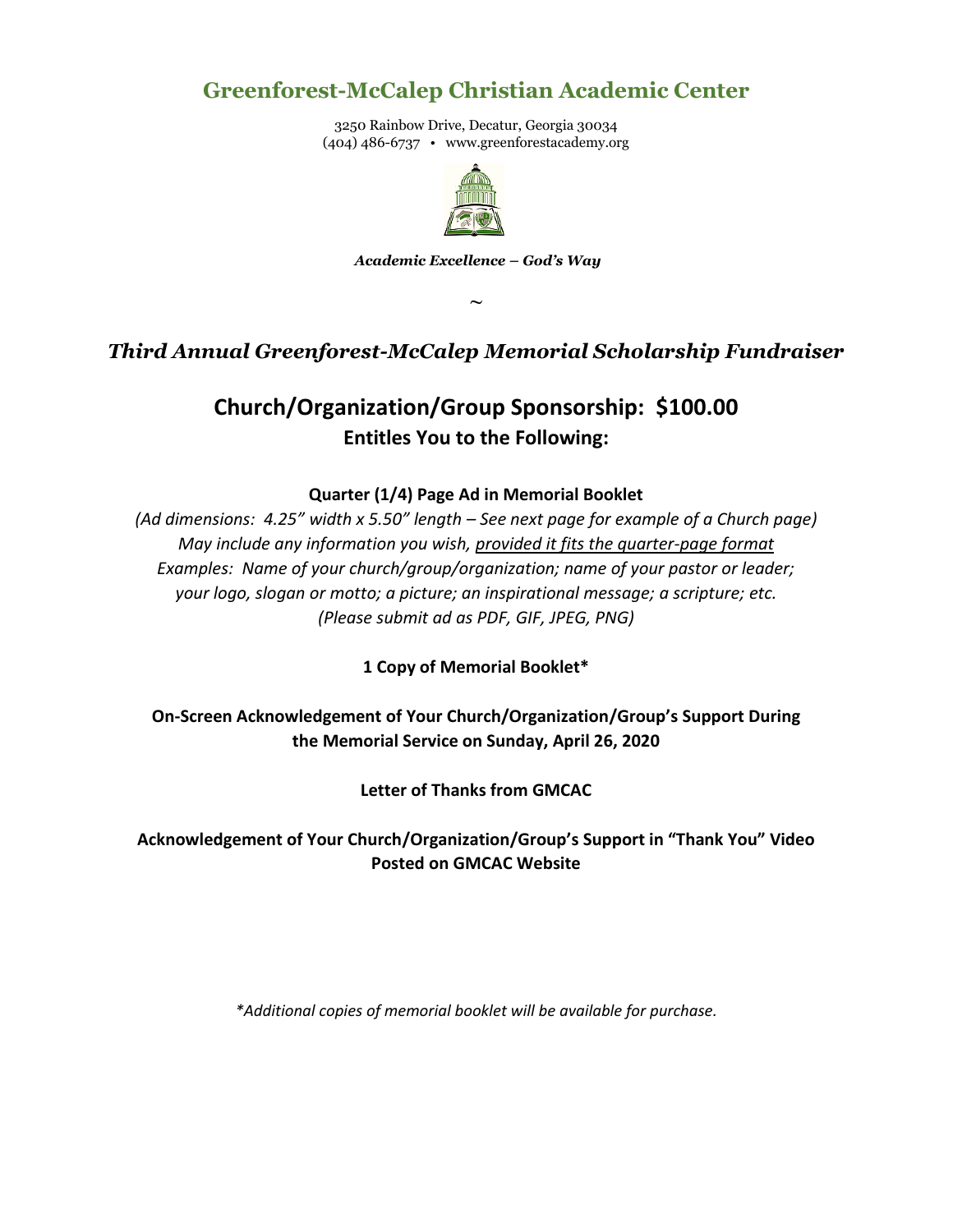| <b>PLEASANT MOUNTAIN WEST</b><br><b>BAPTIST CHURCH</b><br><b>EXAMPLE: Page for Churches</b><br>1/4 page ad - \$100                                                                                                                                                                                                                                                                                                                                                                    |  | <b>Pastor Mary Jane Jones</b><br>and<br>Long Avenue Missionary Baptist Church<br>65432 Long Avenue<br>Someplace, Georgia 00020<br>404-200-0000 |                                                                                                                                                                                                                                                                                                                                                                 |
|---------------------------------------------------------------------------------------------------------------------------------------------------------------------------------------------------------------------------------------------------------------------------------------------------------------------------------------------------------------------------------------------------------------------------------------------------------------------------------------|--|------------------------------------------------------------------------------------------------------------------------------------------------|-----------------------------------------------------------------------------------------------------------------------------------------------------------------------------------------------------------------------------------------------------------------------------------------------------------------------------------------------------------------|
| A CHRIST-FOCUSED CHURCH<br>with a<br>COMMUNITY-FOCUSED MISSION<br>"In humility value others above yourselves, not looking to your own<br>interests, but each of you to interests of the others. In your relationships<br>with one another, have the same mindset as Christ Jesus."<br>(Philippians 2:3-5 NIV)<br>1234 Any Street<br>Anywhere, GA 00003<br>770-987-6543<br>Rev. John Doe, Pastor & Founder                                                                             |  |                                                                                                                                                | Services: Sunday School, 9:30 a.m. / Sunday Worship: 11:00 a.m.<br>Bible Study: Tuesdays, 10:30 a.m. & 7:30 p.m.<br>Weekday Worship: 2nd Thursday, 7:30 p.m.<br>We gladly support<br><b>Greenforest-McCalep Christian Academy</b><br>Our prayer is that you will be enriched with the power,<br>the knowledge, and the blessings that God has in store for you. |
| St. Paul AME Church<br>"Equipping the Saints for the Work<br>of the Ministry'<br>Rev. Dr. John Smith, Jr.<br>First Lady Jane Smith<br><b>METHODIST</b><br>100099 That Old Road<br><b>JOIN US FOR</b><br>z<br>Our Town, GA 00011<br><b>Sunday School</b><br>10:00 a.m.<br>470-123-4567 (Phone)<br><b>Sunday Service</b><br>470-123-4577 (Fax)<br>11:00 a.m.<br><b>Wednesday Bible Study</b><br>spame@stpaul.org<br>12:00 Noon & 8:00 p.m.<br><b>Friday Prayer Service</b><br>7:30 p.m. |  | UП<br>ָה<br>ה                                                                                                                                  | 4.25''<br>This could be<br><b>YOUR</b><br>ad!                                                                                                                                                                                                                                                                                                                   |

 $- - - -$